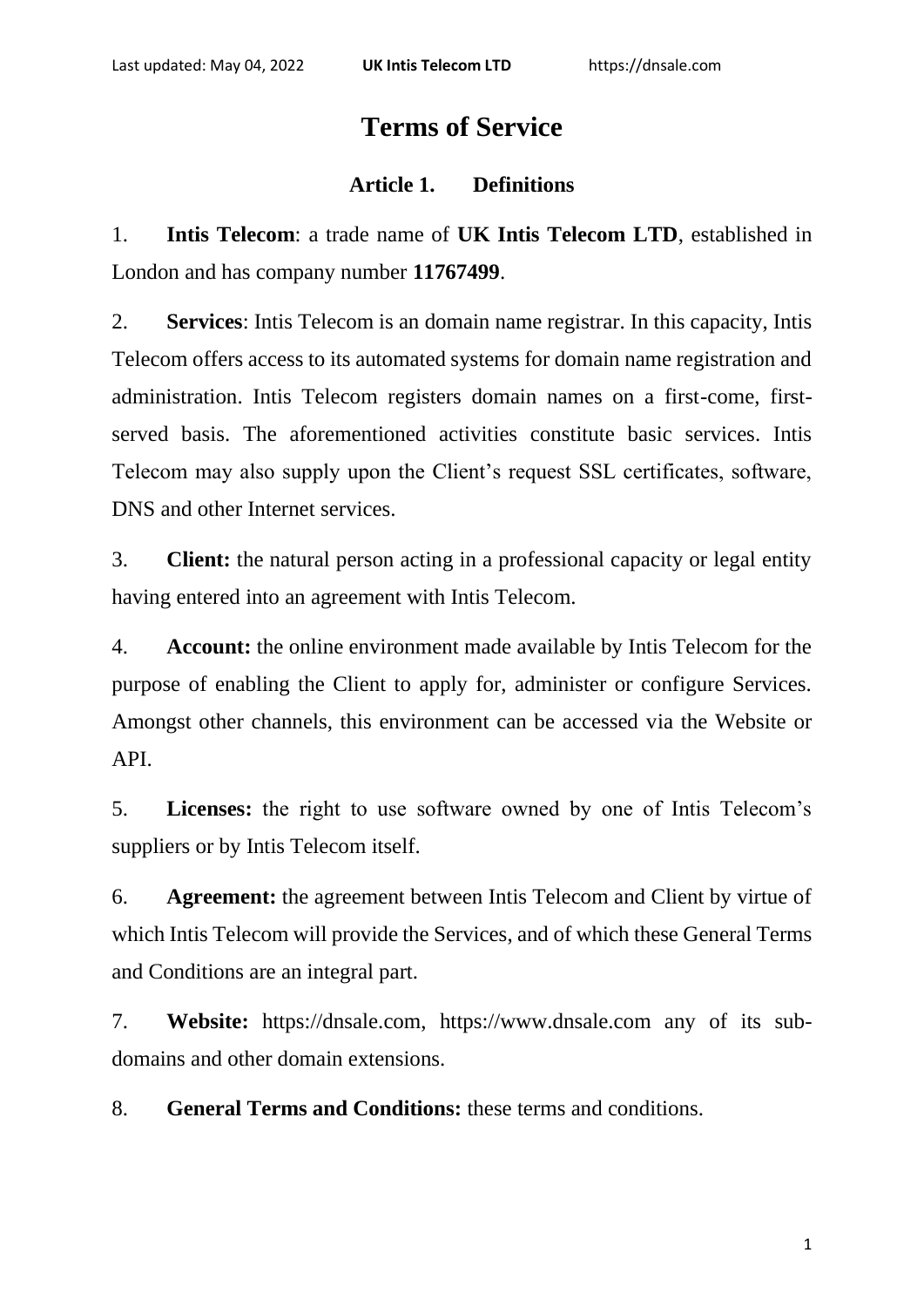# **Article 2. Offer and acceptance**

1. The Agreement between Intis Telecom and the Client will take effect when the Client (1) creates an Account on the Website or (2) places an electronic order via his Account which is subsequently confirmed or (3) accepts an offer issued by Intis Telecom.

2. If an order can only be partially filled, the Client is expected to agree to a partial delivery.

3. The due amount will be specified on the Website and during the process of ordering via the Account or in an offer issued by Intis Telecom. The description of the Services as featured on the Website or specified in the offer will be binding. Upon renewing Services automatically or otherwise, Intis Telecom will notify the Client of the rates applicable at that time.

4. Intis Telecom may draw up an offer in which it specifies what the Service includes and what amount will be owed upon acceptance hereinabove.

5. An offer is without obligation and is valid for 30 days after the date it was issued by Intis Telecom, unless stated otherwise in the offer.

6. Intis Telecom is entitled to refuse a Client at its own discretion without stating reasons.

7. In the event provisions in the Agreement or its appendices, or in these General Terms and Conditions are inconsistent with one another, the following order of rank applies:

– the Agreement;

– any Appendices;

– any Service Level Agreement;

– the General Terms and Conditions;

– any supplementary conditions.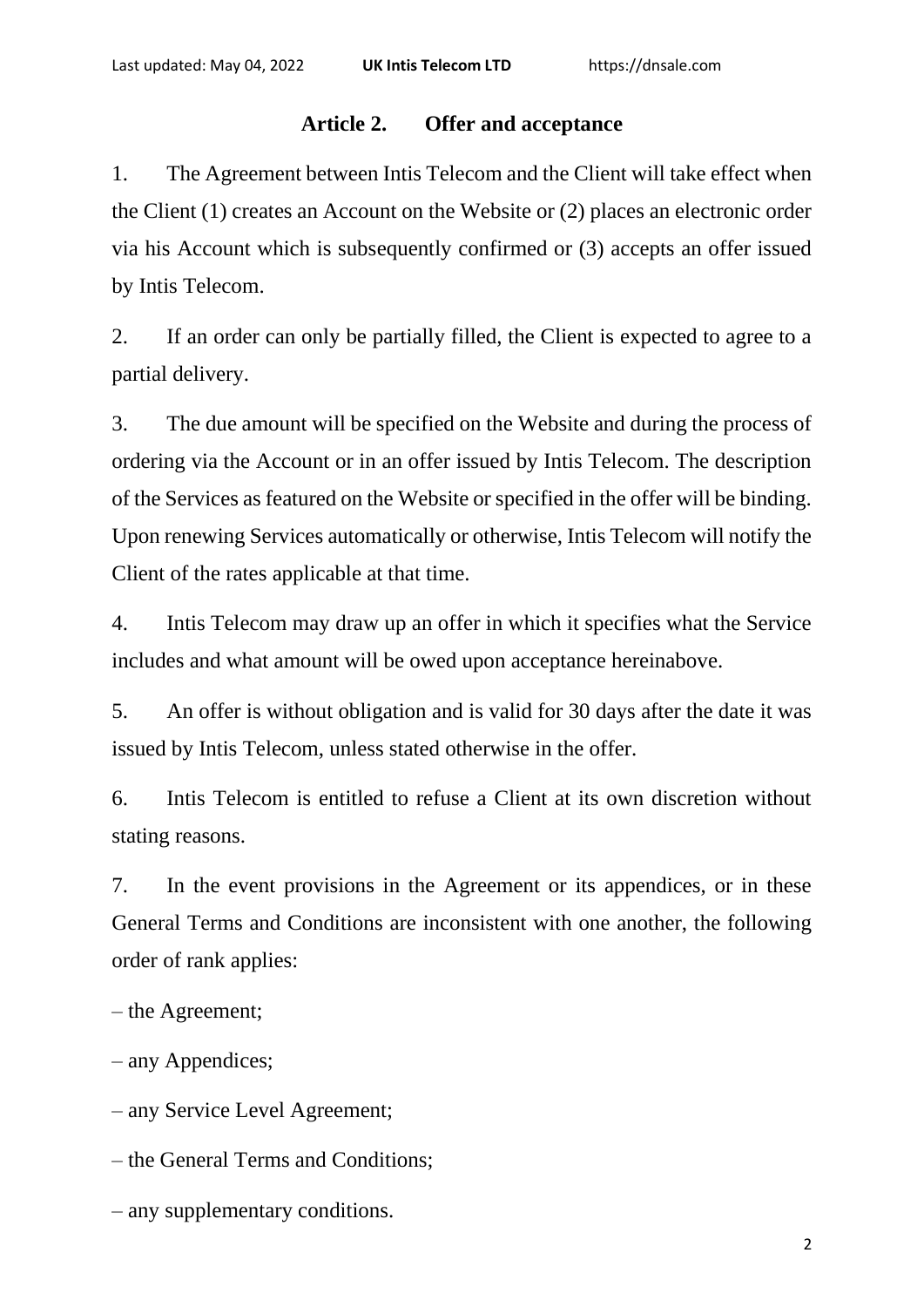## **Article 3. Performance of the Service**

1. After the Agreement has been concluded, Intis Telecom will perform the Services as soon as possible in accordance with the offer or electronic order.

2. To the extent it has not been otherwise agreed in writing, Intis Telecom will guarantee that the Service will be performed to the best of its ability with due care and professional competence.

3. If and where required for the proper performance of the Agreement, Intis Telecom has the right to have certain activities performed by third parties.

4. The Client is obliged to do everything that is reasonably required and desired to ensure that the Service is performed correctly in a timely manner. In particular the Client will ensure that all information designated by Intis Telecom as essential or in respect of which the Client should reasonably understand that it is required for the purpose of performing the Services, is provided to Intis Telecom in a timely fashion.

5. If the above forms part of the Services, Intis Telecom will provide the Client with an administrative username and a password. These data will offer the Client access to the Account.

6. Each action performed by means of the Client's Account is deemed to take place under the risk and responsibility of the Client. In the event of suspected misuse of an account, the Client must duly notify Intis Telecom as soon as possible so that appropriate measures can be taken by Intis Telecom. The Client is fully responsible for any consequential damages, including user costs and compensations with a minimum of £ 2,500, not including VAT.

7. The Client is entitled to create users (employees) and provide them access to the Account. This does not affect the responsibility of the Client as described in the previous subclause of this Article.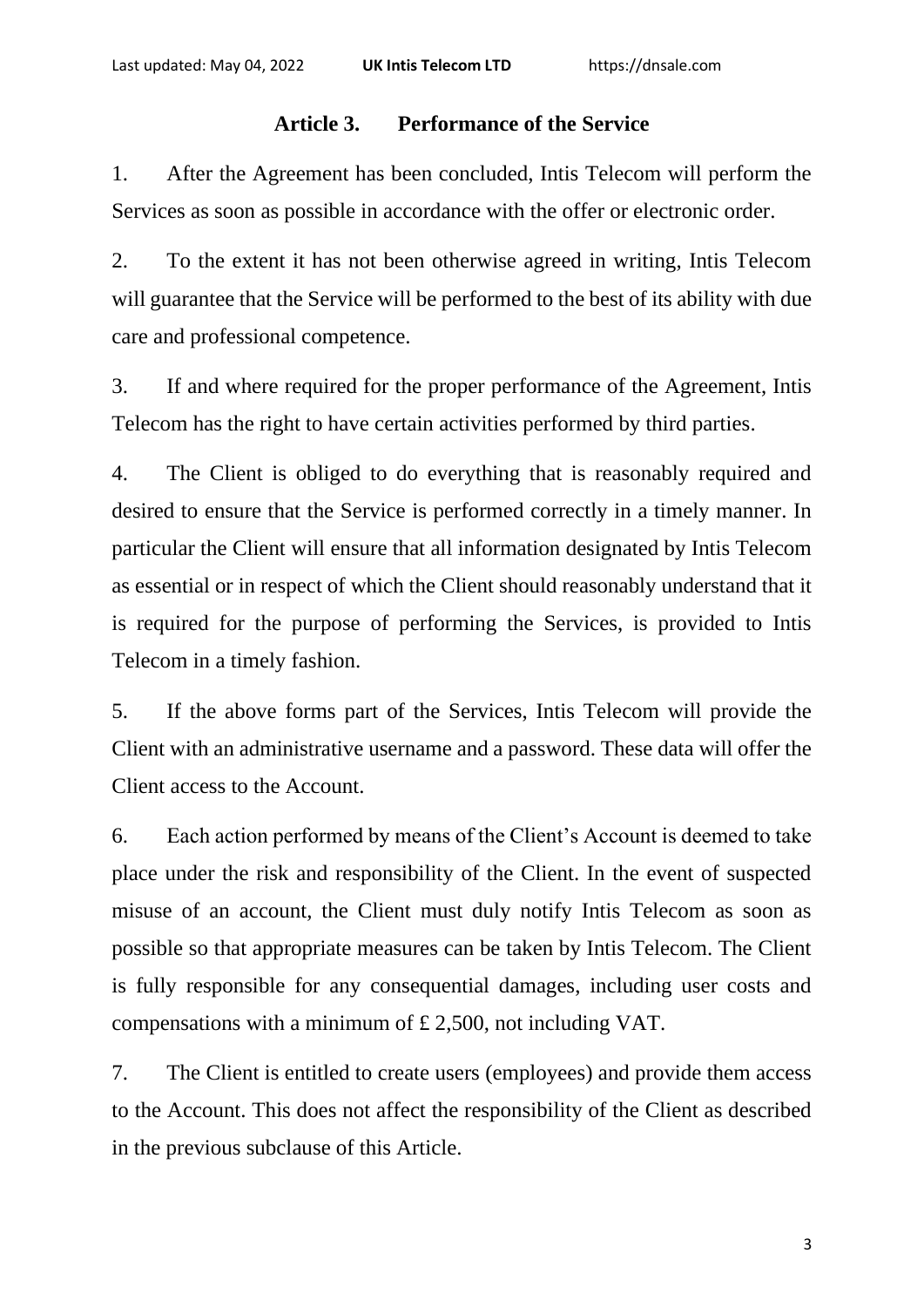8. The Client must provide all details truthfully. Intis Telecom is entitled to request that the Client provide proof of the details provided. If the Client cannot provide such proof or the details prove to be incorrect, Intis Telecom is entitled to terminate its Agreement or Agreements with the Client with immediate effect and to delete the Client's Account. The above will not require the intervention of a competent court.

9. Intis Telecom has the right to take products and services out of use, temporarily or otherwise, and/or to limit their use, or to provide these only to a limited extent, or not at all, if the Client does not fulfil an obligation towards Intis Telecom as stipulated in the Agreement or acts in breach of these Terms and Conditions.

#### **Article 4. Service: Domain names.**

1. The main service of Intis Telecom is the registration of gTLD domains, such as .com, .net, .org, .biz, .info and others.

2. Intis Telecom registers domain names in its capacity as official registrar. As regards the issue and administration of domains, Intis Telecom merely acts as an intermediary between the Client and the registry, or any other organisation/company responsible for administering the central database. Intis Telecom does not have any influence on the domain name distribution process. In view of the fact that third-party rights may be involved, Intis Telecom is not obliged to guarantee the continuity or existence of any registered domain.

3. The Client declares that the domain name and/or use of the domain will not undermine or violate the rights of any third party and guarantees that there are no impediments to registration of the domain name.

4. The various domains are administered by ICANN or several, generally national, organisations. All these organisations apply their own general terms and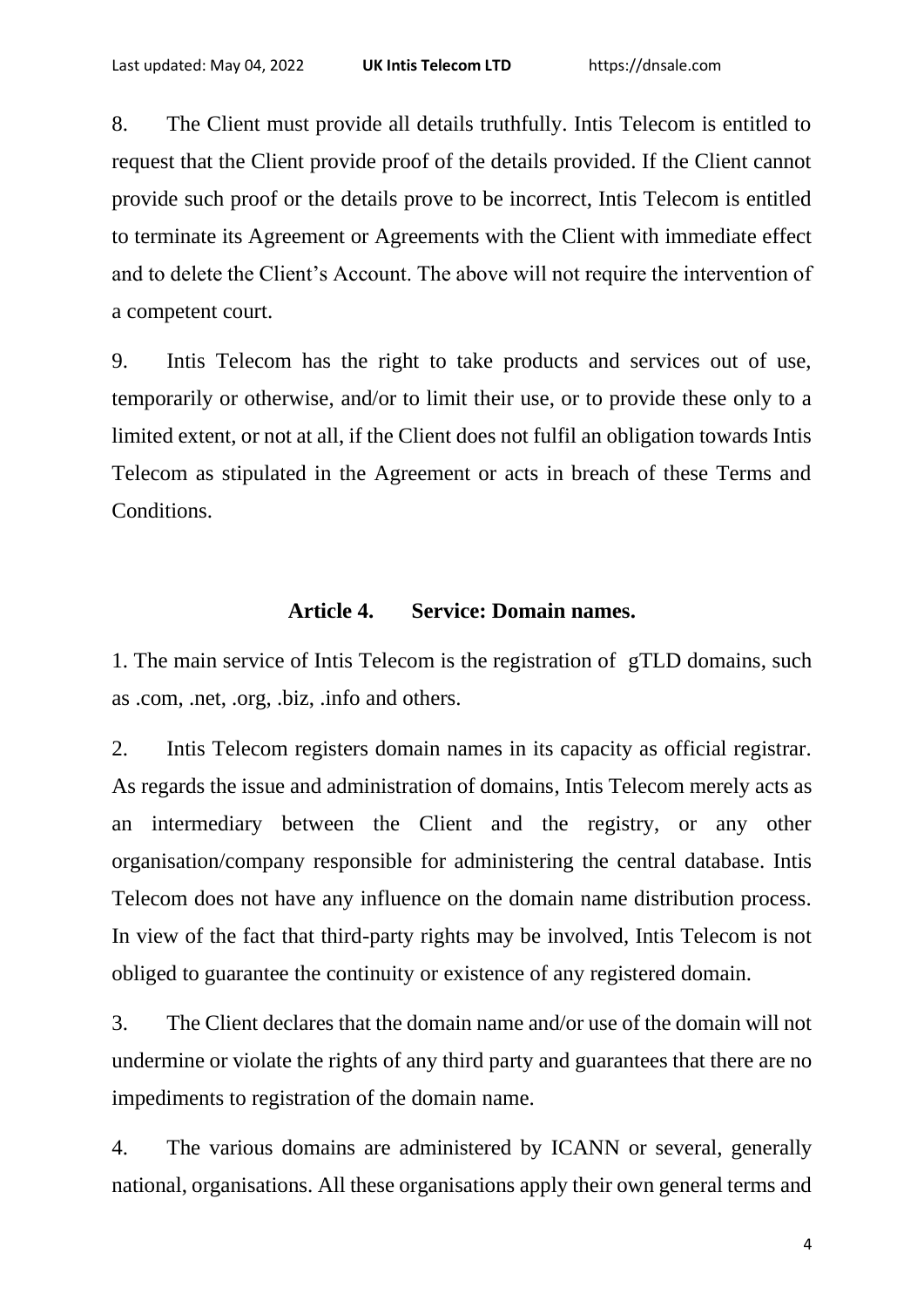conditions regarding the registration of domains and sub-level domains, as well as their own regulations on domain name disputes. If the contractual agreement is to extend to domains, the additional terms and conditions of each gTLD (generic Top Level Domain) and ccTLD (country code Top Level Domain) will apply. These additional terms and conditions will be made available to the Client for notification.

5. All consequences ensuing from violation of the Agreement or the General Terms and Conditions or specific domain contracts will be for the account and risk of the Client. Intis Telecom cannot be held liable for such consequences in any way.

6. If Intis Telecom registers a domain name on behalf of the Client, Intis Telecom will honour requests from the Client with respect to moving, transferring or terminating this domain name.

7. The Client will, at any moment, cooperate with a transfer request of a domain name registered by the Client or one of its customers. Unless the policies of the respective registry allow for it, the Client will not delay or reject a transfer request to another registrar. This clause also applies in case of a dispute about a payment by the Client, his customer or an underlying party.

8. The Client will immediately – but within five calendar days at the latest – notify Intis Telecom in writing of any changes regarding the domain holder's details.

9. The Registrant explicitly authorizes the Registrar to act as his "Designated Agent" to approve each "Change of Registrant" on his behalf. The Registrant explicitly opts out of the 60-day inter-registrar Transfer Lock after a Change of Registrant. The terms Registrant, Registrar, Designated Agent, Change of Registrant and Transfer Lock are as defined in ICANN's transfer policy (https://www.icann.org/resources/pages/registrars/transfers-en).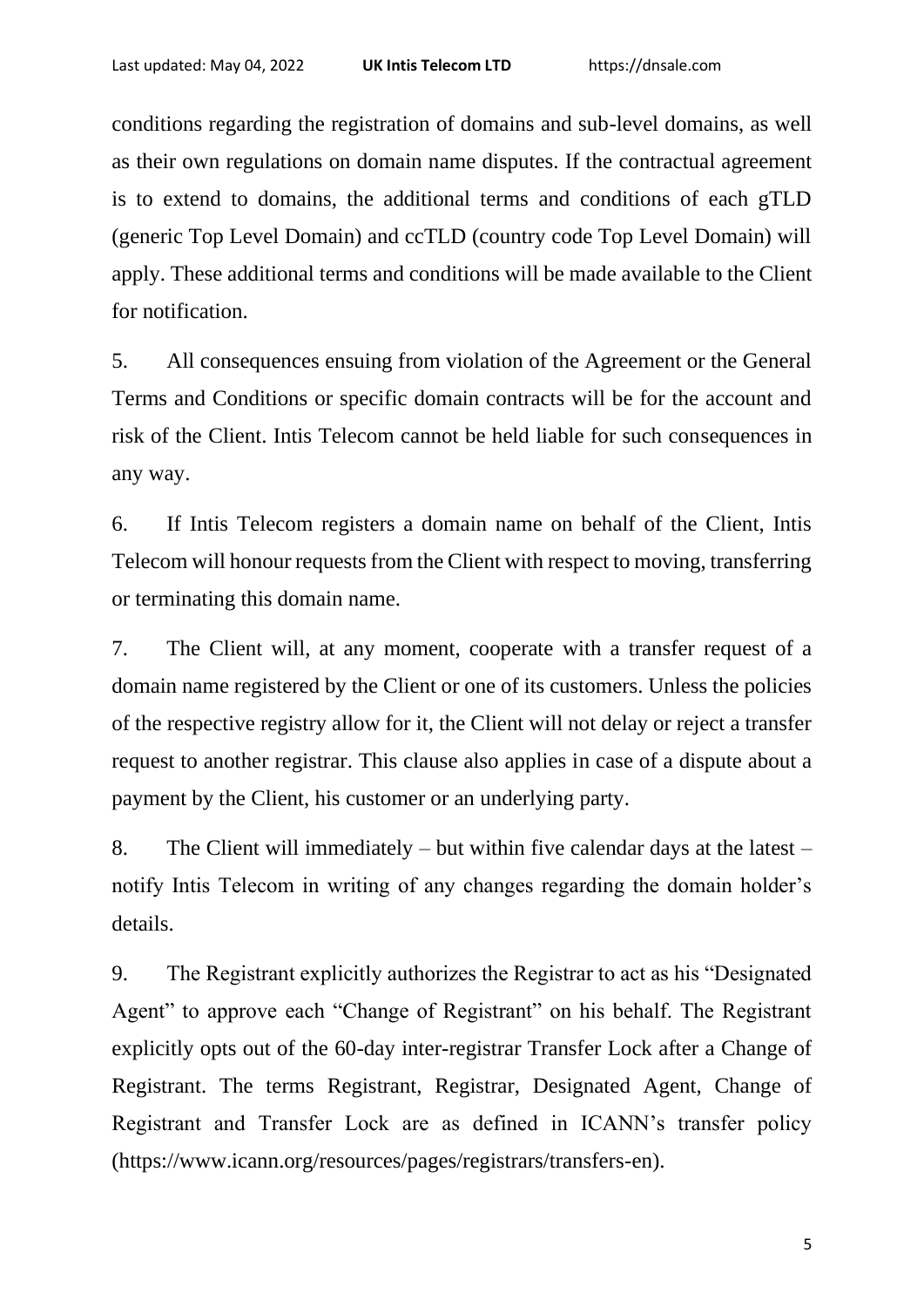10. The Client agrees to resolve any conflicts in accordance with the Dispute Resolution Policies applied by the responsible organisations. These regulations can be found in the FAQ.

10. The Client accepts Intis Telecom as an accredited registrar. Depending on the relevant UDRP (Uniform Domain-Name Dispute-Resolution Policy) regulations, this may entail that the Client is obliged to block, cancel, or move or transfer a domain to a third party if it cannot provide evidence that it has initiated legal proceedings against the plaintiff in a mutual legal case regarding the right to use the disputed domain name within ten days after a decision to this end has been issued by the administrative committee.

11. The Client grants (in advance or otherwise) Intis Telecom the right to register the domain name (or arrange for it to be registered) in its own name, or to transfer it (or arrange for it to be transferred), if:

– The Client annuls or terminates the domain name;

– The Client fails, after having received a reminder to that effect, to renew the domain name as of the expiry date; or

– The Client is in default with regard to payment of the renewal costs.

12. As soon as the domain name is registered in or transferred to, pursuant to the previous subclause, the name of Intis Telecom, Intis Telecom shall obtain the unlimited right to lease, sublicense, sell or otherwise alienate or encumber the domain name, in accordance with the applicable (registry) conditions.

13. For the duration of ongoing administrative proceedings, or a 15-day period after the conclusion of such proceedings, or for the duration of a pending legal case or arbitration period regarding the domain name, the Client is not entitled to transfer the domain name registration to a third party, unless this third party confirms in writing that it will abide by the court ruling or arbitration.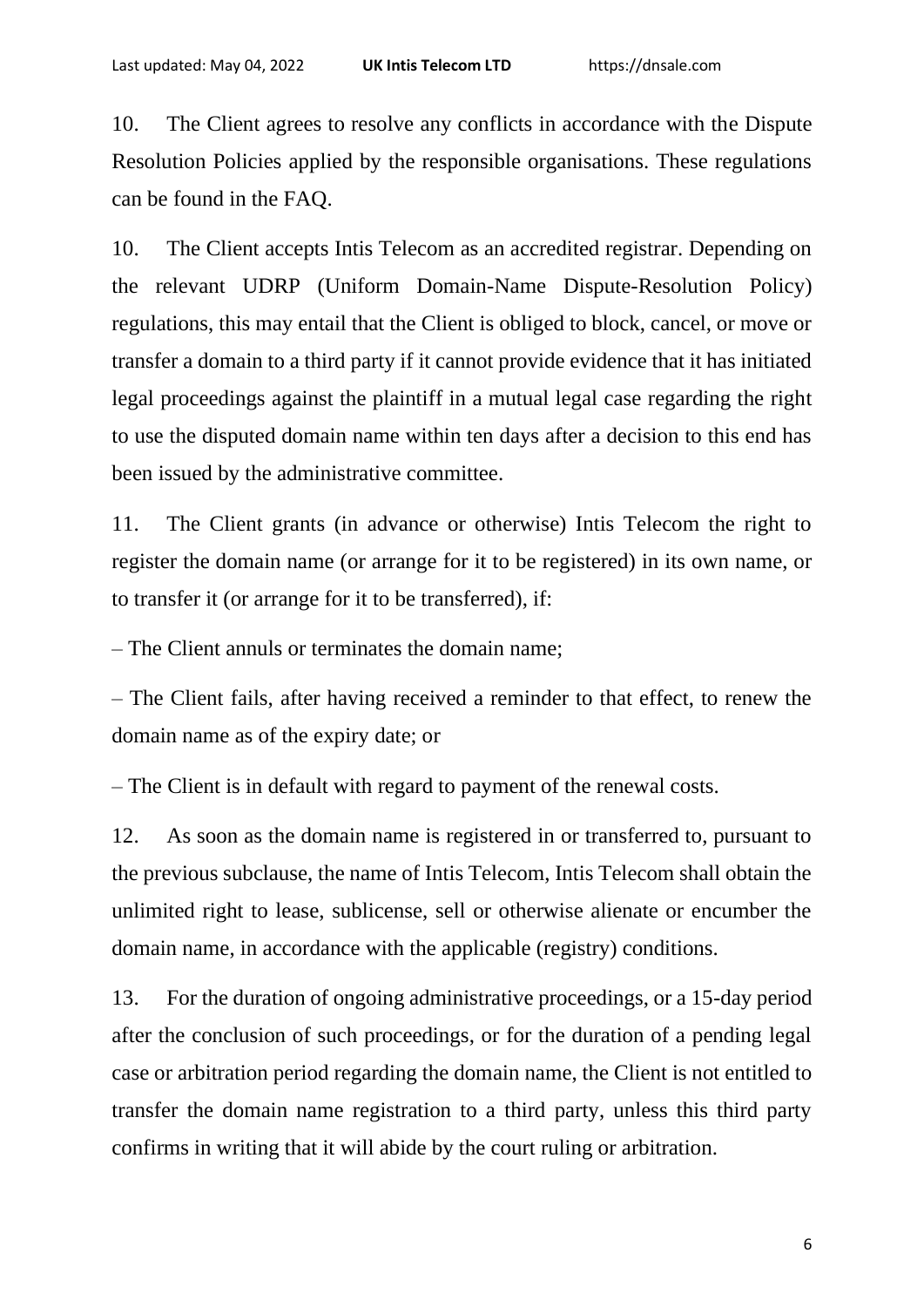14. Intis Telecom does not have any control over the registration of IDN domain names (Internationalized Domain Names) and the service may be modified, interrupted or even terminated by the registry without prior notification. Intis Telecom is not obliged to guarantee the continued existence or availability of IDN domain names; registration is at the Client's own risk. The Client acknowledges that the operation of multi-language domains differs from normal domains. The Client also acknowledges that an IDN may not function at all due to the continual introduction of new technologies.

#### **Article 5. Availability of the Service**

1. Intis Telecom will make every effort to ensure uninterrupted access to its systems and networks and to the data it has stored but is unable to offer any guarantees in this regard, unless otherwise agreed in the offer or electronic ordering procedure by means of a Service Level Agreement (SLA). To the extent not provided for otherwise in an applicable SLA, availability is subject to the provisions of this article.

2. Intis Telecom will make every effort to keep the web server and other software it uses up to date. To this end, however, Intis Telecom is dependent on its suppliers. Intis Telecom is entitled not to install certain updates or patches it if believes installing such updates or patches will not be beneficial to the Service.

# **Article 6. Abuse**

1. The Client will not use the services of Intis Telecom for purposes that are in conflict with these General Terms and Conditions, the regulations of the relevant suppliers, the regulations of ICANN or national or international legislation.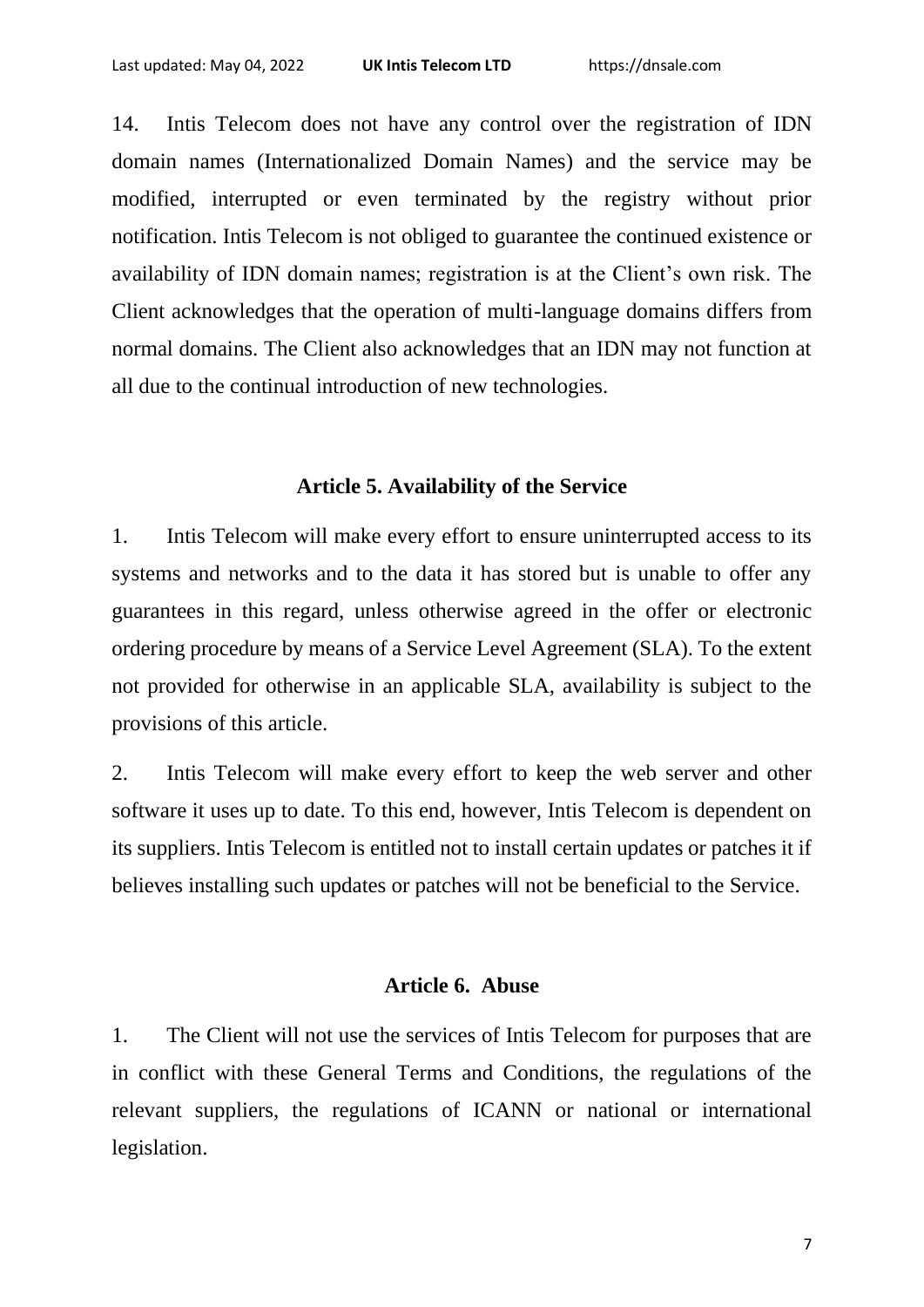2. If, in the opinion of Intis Telecom, the operation of Intis Telecom's computer systems or network or third-party networks and/or service provision via a network is at risk, in particular as a result of sending excessive amounts of email or other data, sending excessive amounts of Service Requests (including, but not limited to, drop catching of domain names), inadequate security systems or virus activities, Trojan horses and similar software, Intis Telecom has the right to take all reasonable measures it deems necessary to avert or prevent such risk. Our Fair Use Policy applies to this Agreement.

3. The Client will not use the Services of Intis Telecom to register domains that facilitate the following practices; if the Client discovers that one of its registered domains facilitates these practices, he will make every effort to solve the problem as soon as possible, possibly by deactivating or terminating the domain name. If Intis Telecom can reasonably demonstrate that a domain name has been registered for the sole purpose of facilitating one of these practices, Intis Telecom reserves the right to deactivate or cancel the domain name in question.

– Operating or facilitating a botnet; facilitating phishing activities; spreading viruses, malware or similar matters.

– Hosting or facilitating unlawful or reasonably deemed unlawful content, including referring to such content.

– Offering, selling or advertising products and services that contravene applicable laws and regulations, such as (but not limited to) weapons and pharmaceutical products.

– Intentionally infringing the rights of third parties, including a personal name, trade name or brand name.

4. Complaints that Intis Telecom receives about a product or service under the control of the Client will be forwarded to the Client. The Client must send the complainant a response with a copy to [abuse@dnsale.com](mailto:abuse@dnsale.com) within five working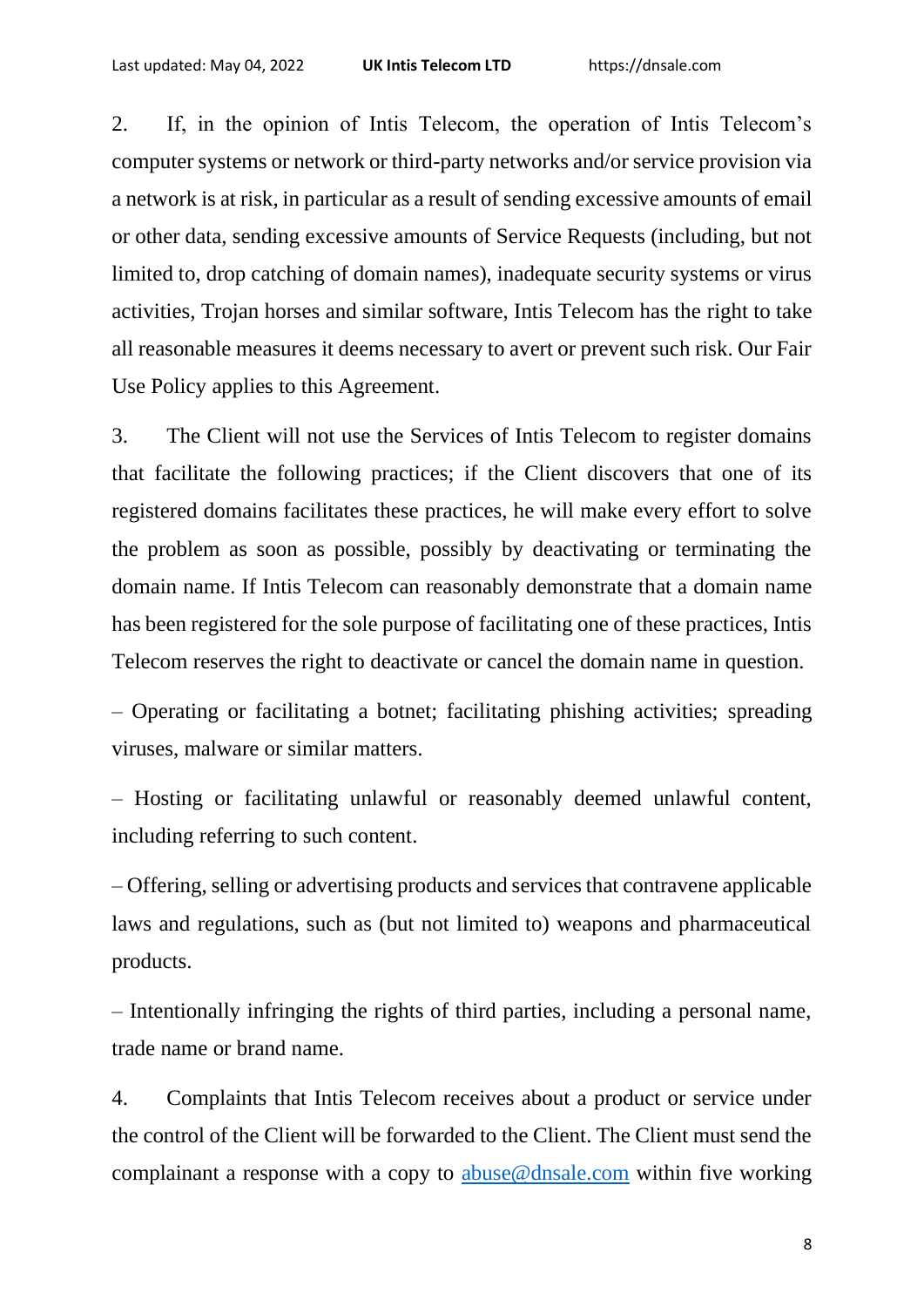days. If this response is not sent, Intis Telecom reserves the right to take action at its own discretion to solve the problem.

5. In the event of an excessive number of complaints about products or services under the control of the Client and no effective action being taken to reduce the number of complaints, Intis Telecom may decide to terminate the Agreement. Furthermore, Intis Telecom reserves the right to charge the time needed to handle the complaints at the regular hourly rate.

#### **Article 7. Data and privacy**

1. The Client assures Intis Telecom that all submitted information and data is accurate and complete. In the event of any modifications to the Account, the Client also assures Intis Telecom that these modifications are complete, accurate and truthful. The Client acknowledges that the provision of inaccurate data may result in the immediate removal of the relevant domain without any reimbursements. In particular, this concerns:

– the Client's full name, postal address, email address, telephone number, and fax number if available – if the registrar is an organisation, association or business – additional details (name and address) for an authorised contact person;

– if the Client is planning to use its own Domain Name Server (DNS): IP addresses for the first and second servers;

– the names of the aforementioned servers;

– the full name, postal address, email address, telephone number and fax number if available, of the administrative contact person;

– the full name, postal address, email address, telephone number and fax number if available, of the technical contact person;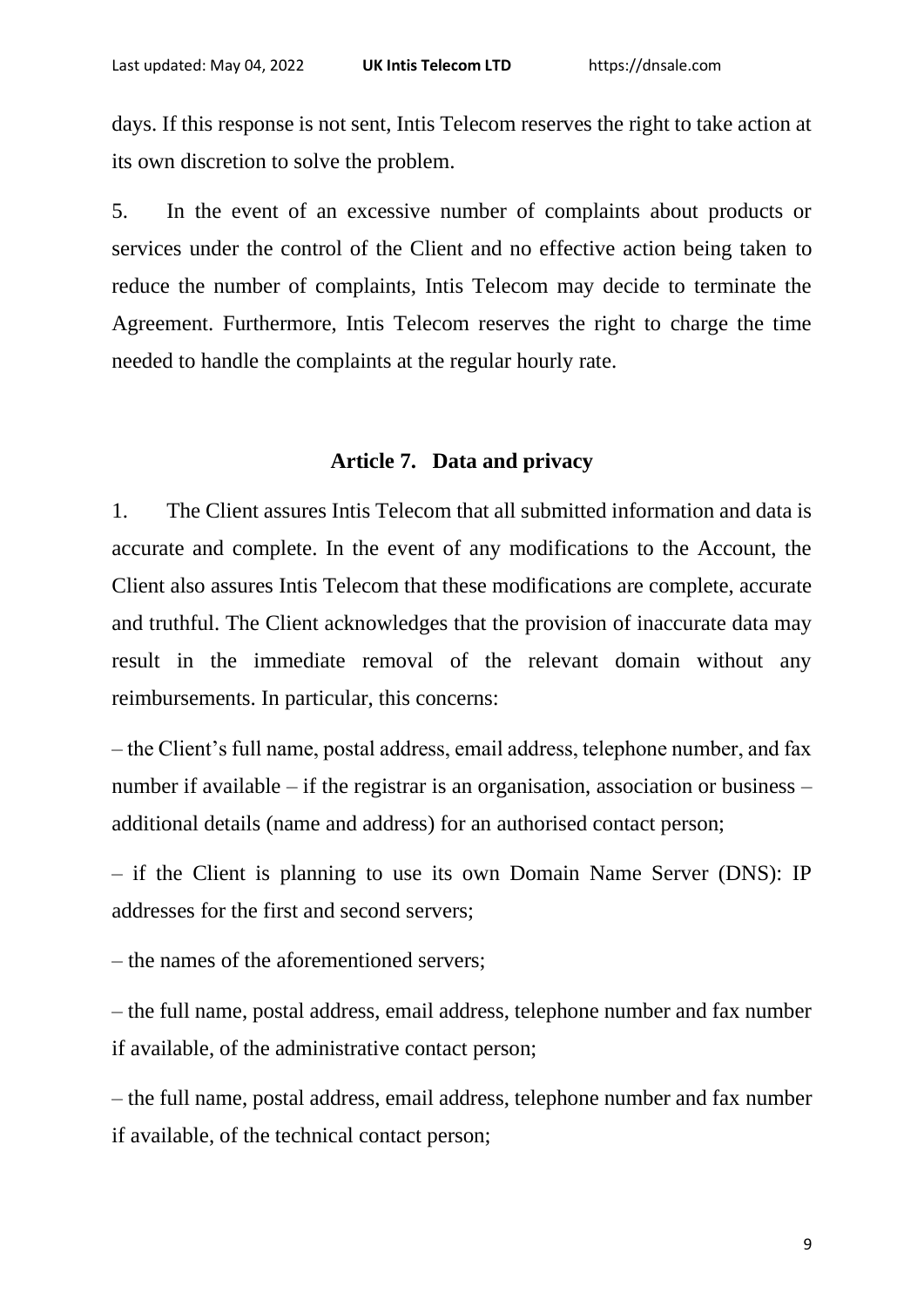– the full name, postal address, email address, telephone number and fax number if available, of the invoice address; This information must be adjusted if necessary.

2. Intis Telecom will inform the Client that the domain registration process, as well as the ordering process of other Services, involves the storage and processing of personal details, and that personal data may be transferred to third parties involved in the registration and/or order process. The registration process also includes the storage of personal data in the 'whois' database.

3. Intis Telecom is authorised to use data for the purpose of optimising its services and tailoring its services more effectively to the Client's needs.

4. Intis Telecom will ensure an appropriate level of security considering the risks involved in processing the data to be protected and the nature thereof.

5. Intis Telecom will also guarantee that all persons acting under its authority, to the extent they have access to personal data for which the Client is responsible, will only process such data on the instruction of the Client, subject to statutory obligations to the contrary.

6. The Client guarantees that it will only enter personal data in Intis Telecom's systems in a manner that is fully compliant with the law.

7. If the Client is required to adjust, delete or hand over data stored in Intis Telecom's systems within the context of a legal obligation pursuant to the Personal Data Protection Act, for instance, Intis Telecom will facilitate this activity to the best possible extent. The costs of the relevant activities may be invoiced separately.

8. All other points are described in UK Intis Telecom Privacy Policy: [https://dnsale.com/docs/privacy\\_policy.pdf](https://dnsale.com/docs/privacy_policy.pdf)

#### **Article 8. Duration and end**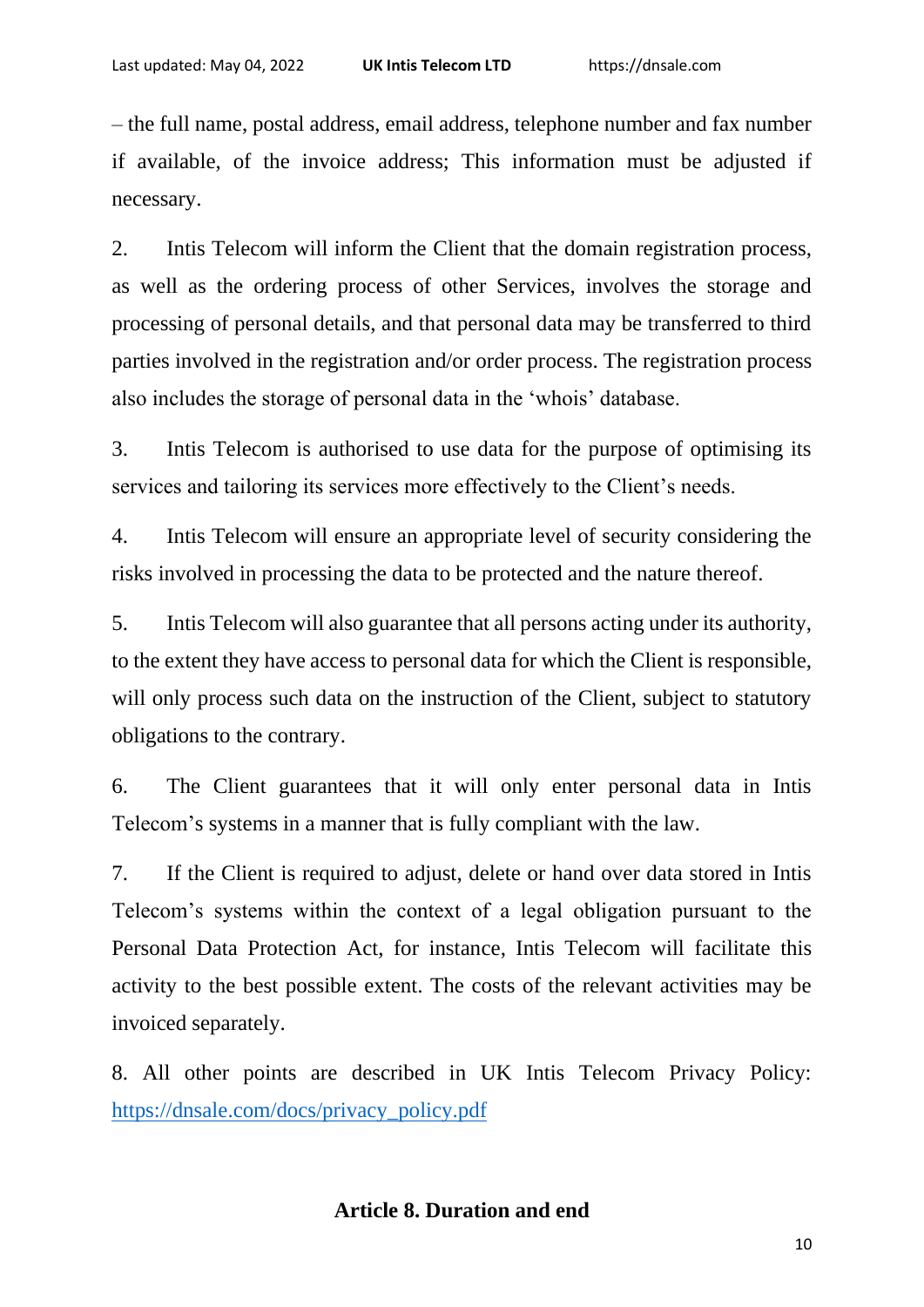1. The term of this Agreement shall start from the effective date hereof and will automatically renew until termination.

2. Intis Telecom is entitled to terminate the Agreement with immediate effect if:

– payments are revoked before the due amount can be collected by Intis Telecom;

– the Client violates the General Terms and Conditions;

– applicable laws or ICANN regulations are violated;

– any actions are performed that violate the General Terms and Conditions of the registration or its requirements.

3. In all the aforementioned cases, the Client will lose all its registration rights.

4. The duration of Agreements on the Service may vary depending on the relevant product or service.

5. The Client will receive a request to pay for any Service or Membership via email, no later than 28 days before the end of the validity period. If payment has not been received before this due date, the Client will lose all rights to the Service. If the Client is making use of automatic renewal functionality, it will be fully responsible for ensuring that there are sufficient funds in its account. Services that cannot be renewed due to insufficient funds or any other reason will be discontinued.

6. Memberships will be automatically renewed on the Membership's anniversary date or in case the Membership runs out of operations, whichever comes first. The upgrade and downgrade to another plan are possible at any moment in time. In case of upgrade or downgrade, the full price of a new plan is charged, and the operations left in existing Membership (if any) are not added to the newly activated Membership.

11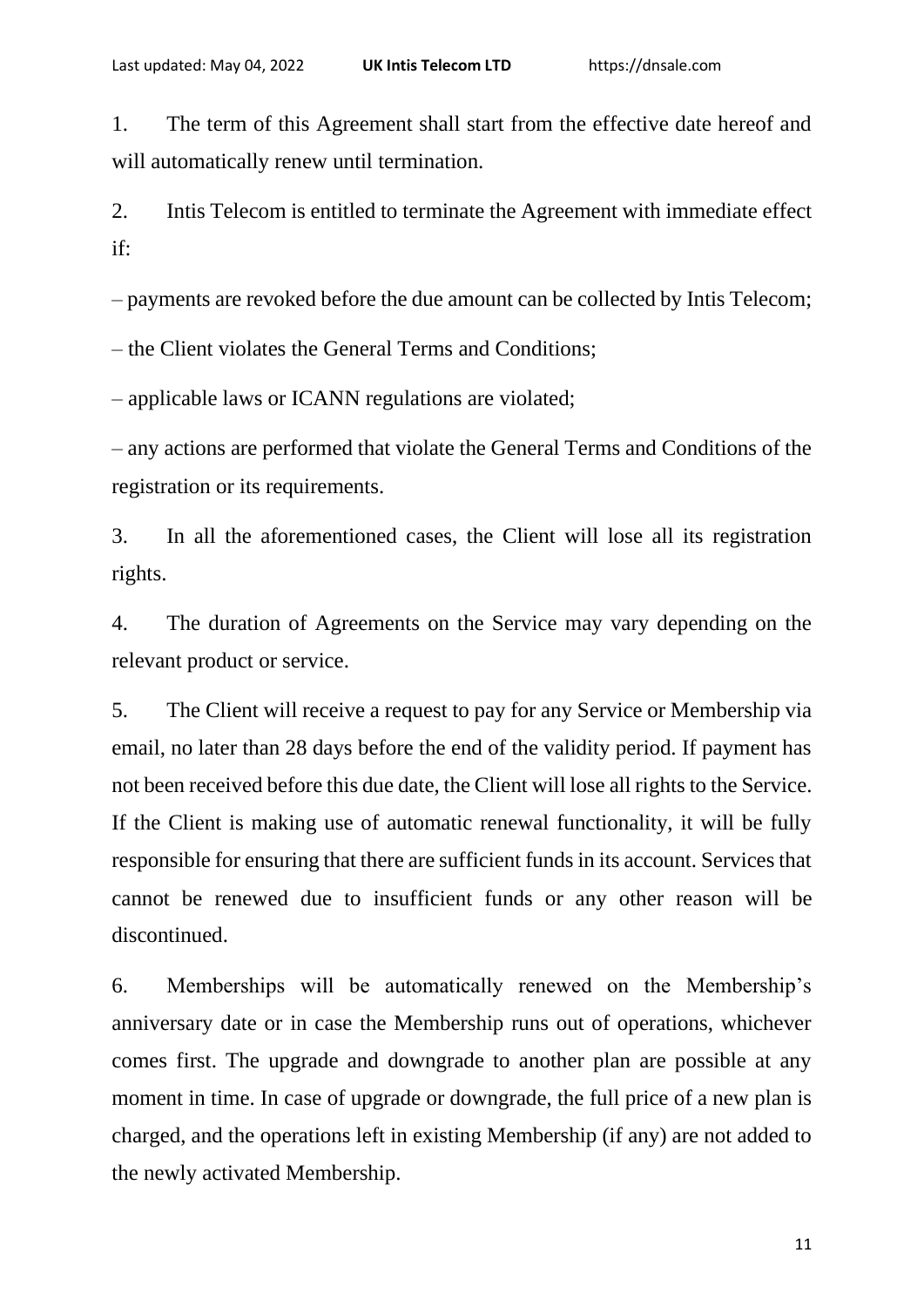7. In the event that a Service is terminated by the Client or as the result of a ruling in a dispute, the Client will not be entitled to a substitute Service or restitution. If the termination is not the result of an intentional act or gross negligence by Intis Telecom, no restitutions will be made. This also applies to other activities or additional registered options.

8. If Intis Telecom cannot maintain the registration of a Sub-Level Domain in accordance with the conditions of the relevant registry, Intis Telecom is entitled to terminate the contract in writing no later than 14 days before the end of the relevant month.

9. In the event that Intis Telecom ceases to act as officially accredited registrar, Intis Telecom is entitled to terminate contracts in writing, no later than 14 days before the end of each month.

10. If the Service cannot be terminated according to the terms and conditions and/or rules of a supplier involved, Intis Telecom is entitled to charge the costs relating to the extension to the Client. The above also applies if the Service cannot be terminated due to a legal provision or court order.

11. Unless the automated systems of Intis Telecom offer another option, all cancellations, terminations and notifications must be submitted in writing by the Client.

# **Article 6. Rates and payment**

1. All prices exclude VAT. VAT can be charged depence on Client's country of residence.

2. Rates for Intis Telecom Services are published on the Website or on a closed portal of the Website and/or the Service (e.g. the "Dashboard"); these rates are subject to change without further notice.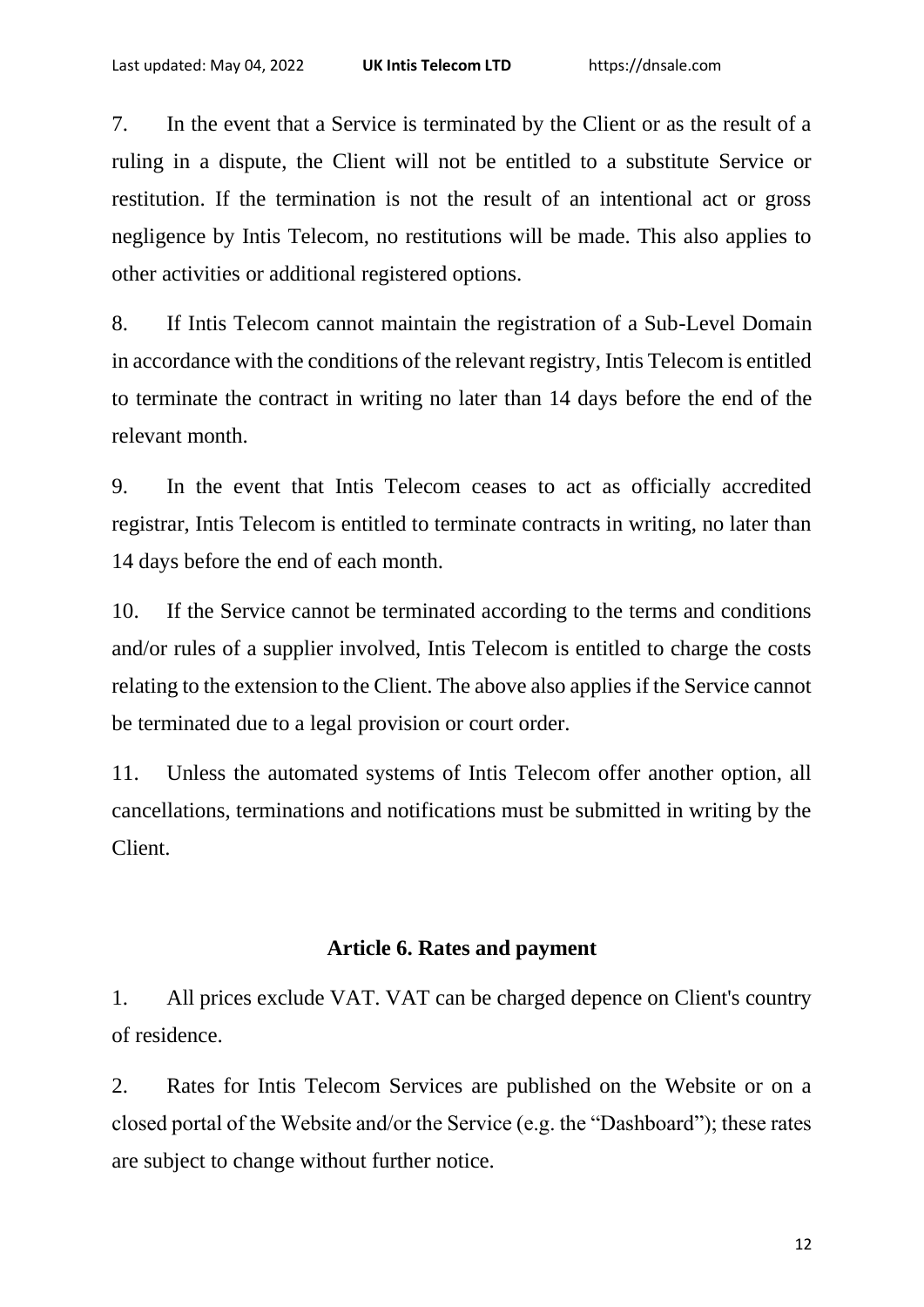3. Domain names renewal rates exclusively apply to renewals that are being processed at the time; all future renewals will be charged against applicable rates on the day of renewal.

4. The Client declares that it is aware that the rates for applying for and renewing domain names are variable for certain domain names in a Top Level Domain and differ from other domain names within a Top Level Domain. This is the case, for instance, for "Premium Domain Names".

5. In case the actual price of a product or service is higher than the price communicated during the order, Intis Telecom will ask the Client for approval before processing the order at the higher price.

6. If a registry and/or another supplier increases the prices for a specific extension or other product or service, Intis Telecom is entitled to pass on this increase to the Client, with the Client being able to terminate the Agreement.

7. If the Agreement is a continuing performance agreement, Intis Telecom has the right to change the rates applied at any time. To that end, Intis Telecom will inform the Client of the rate changes via the website or by email at least two (2) weeks in advance. In the event of a rate increase, the Client is entitled to terminate the Agreement, with due observance of a notice period of one (1) month.

8. Payments may be made via credit card, a direct-debit authorisation or other specific payment methods such as an PayPal payment or bank transfer.

9. Services cannot be registered until payment has been received. The registration will be processed as soon as the due funds have been transferred to Intis Telecom's bank account. All transaction costs will be borne by the Client.

10. The Client agrees that it will lose all rights to a domain name if the due charges are reversed by the bank or credit card company, in the event of proven credit card fraud or any other form of chargeback. In such cases, Intis Telecom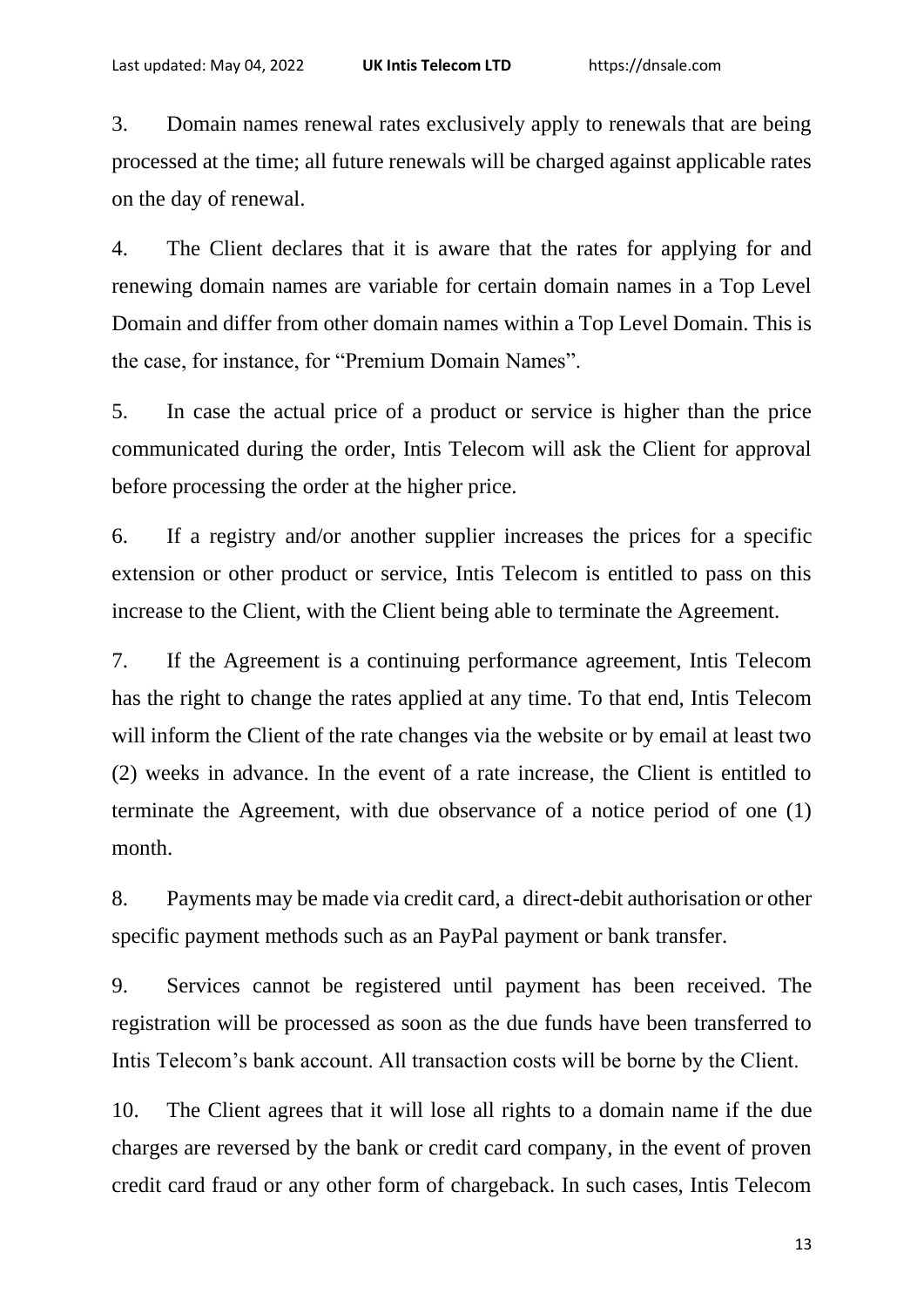reserves the right to decide whether to continue administering or terminate the domain name.

11. The Client agrees to electronic invoicing. If the Client wishes to receive an invoice by regular mail, Intis Telecom will charge no less 3 British Pound for the postage of each letter.

12. The costs of domain name registration and other costs will not be refunded in the event that a contract is terminated prematurely.

13. Advance payments for domains that could not be registered will be credited to the Client's outstanding balance.

14. The Client is responsible for ensuring that its bank account contains sufficient funds. In the event of insufficient funds, Services cannot be purchased or automatically renewed.

15. The Client must anticipate day-to-day exchange rate fluctuations. In order to cover the costs that may arise for Intis Telecom as a result of exchange rate fluctuations, Intis Telecom is entitled to adjust the prevailing exchange rates, as applied by the European Central Bank, by a percentage of 3%.

#### **Article 7. Liability**

1. Intis Telecom's liability for direct damages/losses incurred by the Client as a result of a culpable shortcoming in Intis Telecom's performance of its obligations under this Agreement, which also expressly includes any shortcoming in fulfilling a guarantee commitment agreed with the Client, or an unlawful act on the part of Intis Telecom, its employees or third parties engaged by Intis Telecom, is limited to a sum equal to the payments the Client is obliged to make under this Agreement each year (excluding VAT) for each event or series of related events. Under no circumstances however will the total compensation to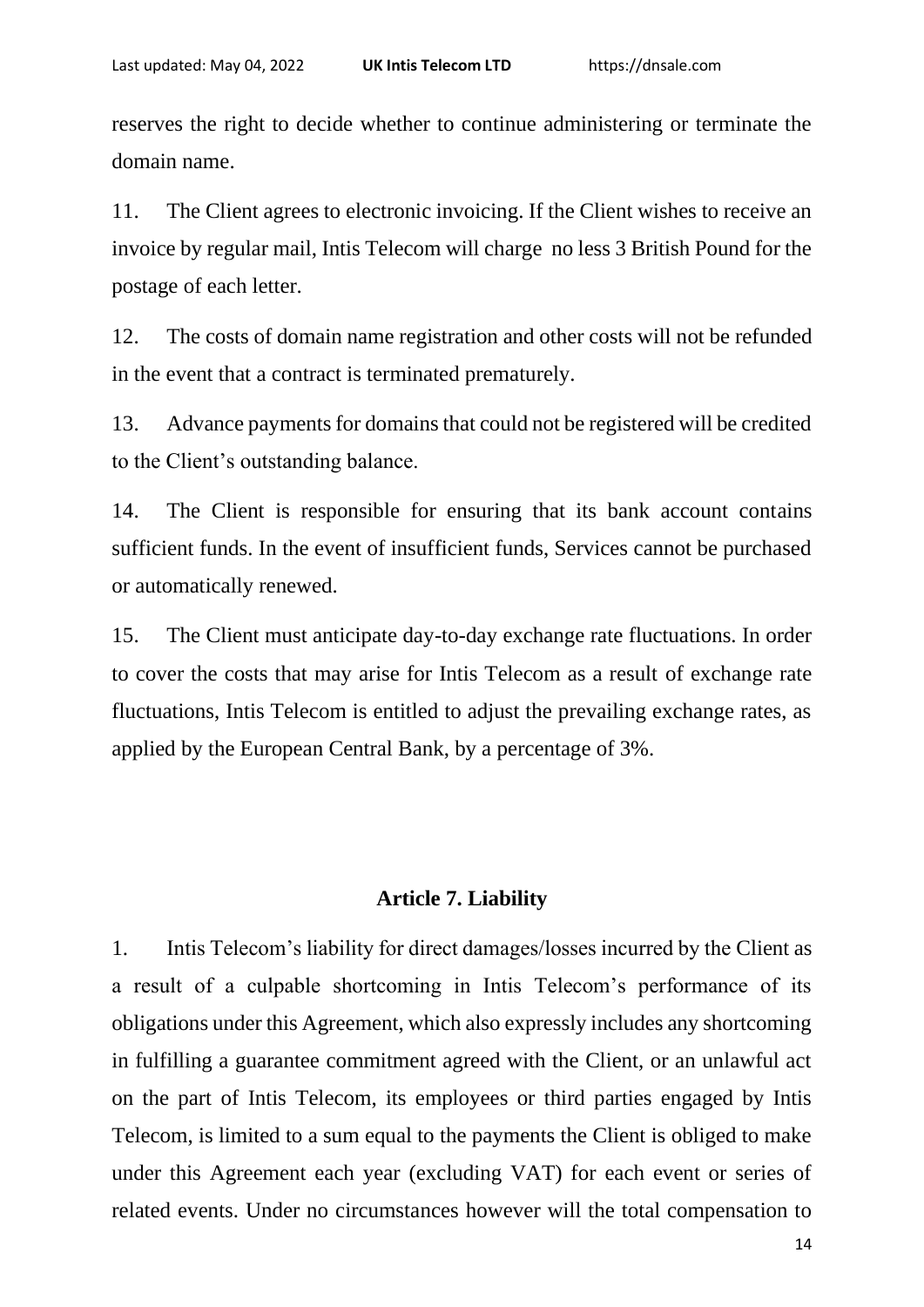be paid for any direct damages/losses exceed a sum of £ 10,000 (not including VAT).

2. Intis Telecom's liability for indirect loss or damage, including consequential losses, loss of profit, lost savings, mutilation or loss of data, business or otherwise, and losses due to business stagnation is excluded.

3. Except for the cases referred to in paragraphs 1 and 2, Intis Telecom will not be held liable to pay compensation for damage/loss whatsoever, regardless of the grounds on which an action for compensation might be based. The maximum amount specified in paragraph 1, will, however, cease to apply if and insofar as the damage or loss is the result of an intentional act or gross negligence on the part of Intis Telecom.

4. Intis Telecom's liability for an attributable failure to perform the Agreement will only arise if the Client gives Intis Telecom proper notice of default in writing without delay and provides a reasonable period to remedy its failure, and Intis Telecom does not resolve this attributable failure to perform its obligations after that period. The notice of default should contain a description of the failure in as much detail as possible to enable Intis Telecom to respond adequately.

6. Intis Telecom can not be held liable for damage caused by force majeure (Article 8).

7. Any right to claim compensation will at all times be subject to the condition that the Client notifies Intis Telecom of the damage or loss in writing by means of a registered letter to 20 Hammersmith Broadway, London, W6 7AF, United Kingdom within 30 days after it has arisen.

8. The Client indemnifies Intis Telecom against all third-party claims on account of liability resulting from the failure of a Service provided by the Client to a third party and which consisted in part of items, materials or results supplied by Intis Telecom.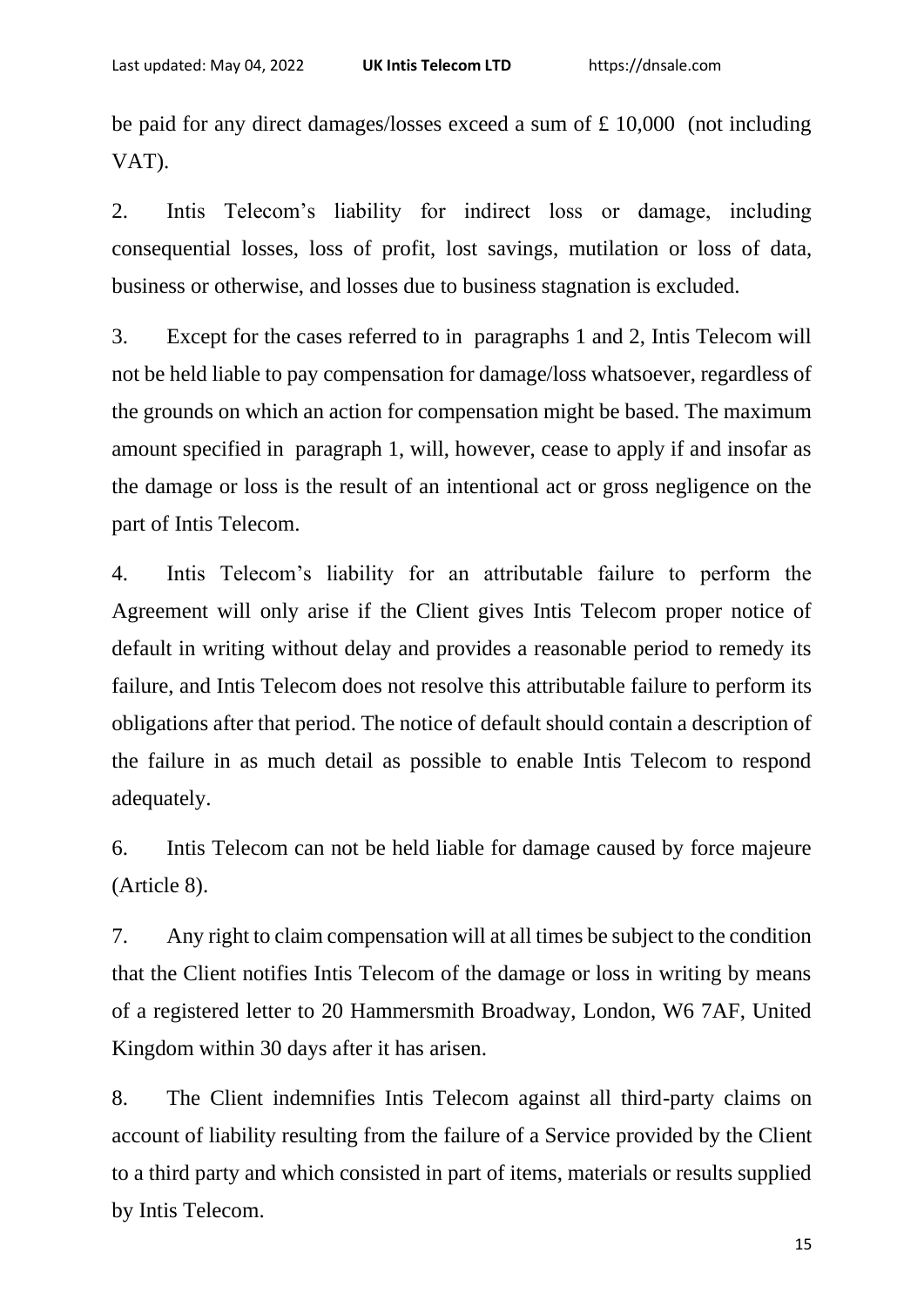9. The export of Services by the Client or one of the Client's customers may be subject to export regulations, such as regulations relating to the export of cryptographic products. The Client indemnifies Intis Telecom against any thirdparty claims, including government measures, relating to violations of applicable export regulations that can be attributed to the Client or its customers.

10. The Client is fully responsible for all domain renewals. The Client is also responsible for monitoring and maintaining its Intis Telecom account balance. Intis Telecom is not liable for the consequences of any bank balance deficits. If the domain is not renewed on time, or cannot be renewed on time due to a balance deficit on Intis Telecom's account, the registration will be terminated.

#### **Article 8. Failures and force majeure**

1. Intis Telecom is entitled to temporarily close down its systems, including the Website, either fully or partially, for the purpose of maintenance, adjustments or improvements. Intis Telecom will endeavour to ensure that any such closure or adjustments only take place outside office hours as far as possible, and will undertake to inform the Client in good time of the scheduling thereof. However, Intis Telecom is never liable for damages arising from such closure or adjustments.

2. Intis Telecom has the right to adapt its systems, including the Website, in its entirety or in part, from time to time in order to improve its functionality and/or to correct errors. If an adjustment causes a considerable change in functionality, Intis Telecom will undertake to inform the Client thereof. In the event of modifications that are relevant to multiple clients, it is not possible to waive a specific modification for the exclusive benefit of the Client. Intis Telecom is not liable for any compensation of damages resulting from such a modification.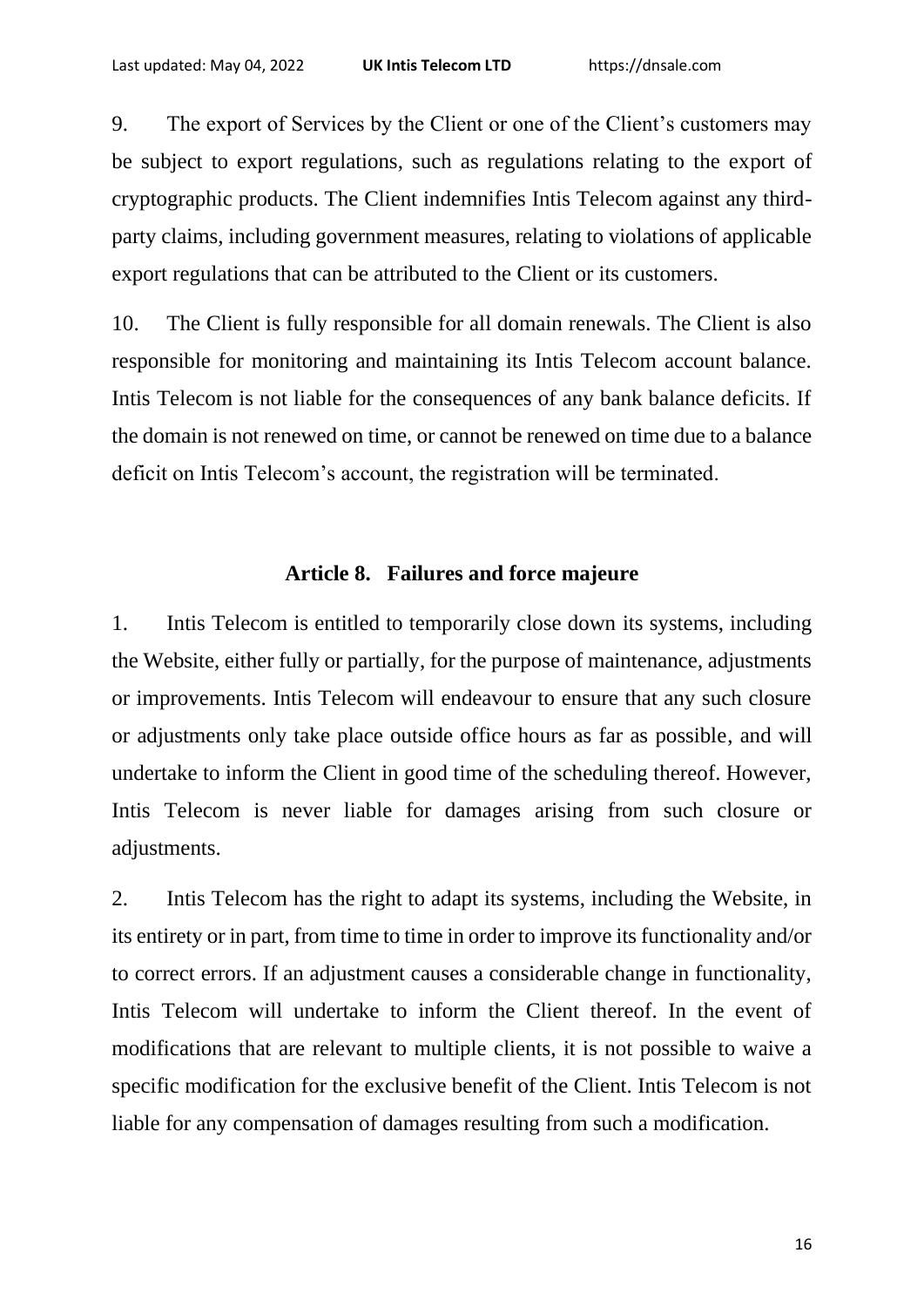3. In the event of unavailability of the Service due to disruptions, maintenance or other causes, Intis Telecom will make every effort to inform the Client of the nature and expected duration of the interruption.

4. In the event of force majeure, which in any case will be understood to refer to disruptions or failure of the Internet or the telecommunications infrastructure, SYN floods, network attacks, DoS or DDoS attacks, power failures, domestic unrest, mobilisation, war, traffic congestion, strikes, injunctions, business interruptions, stagnation in supply, fire, flooding and impediments to import and export, and in the event that Intis Telecom, through non-performance by parties on which its own service provision depends, regardless of the reason, cannot reasonably be expected to fulfil the Agreement, the Agreement will be suspended, or terminated when the situation involving force majeure has lasted for more than ninety days, without any obligation to pay damages.

# **Article 9. Amending the General Terms and Conditions**

1. Intis Telecom reserves the right to change or supplement these Terms and Conditions.

2. Amendments also apply to agreements already concluded with due observance of a term of 30 days following publication of the amendment on the Website or by electronic communication. Minor changes can be implemented at any time.

3. In the event the Client does not wish to accept an amendment to these Terms and Conditions, it may terminate the Agreement up to the date on which the new conditions take effect.

# **Article 10. Final provisions**

1. This Agreement is governed by UK law.